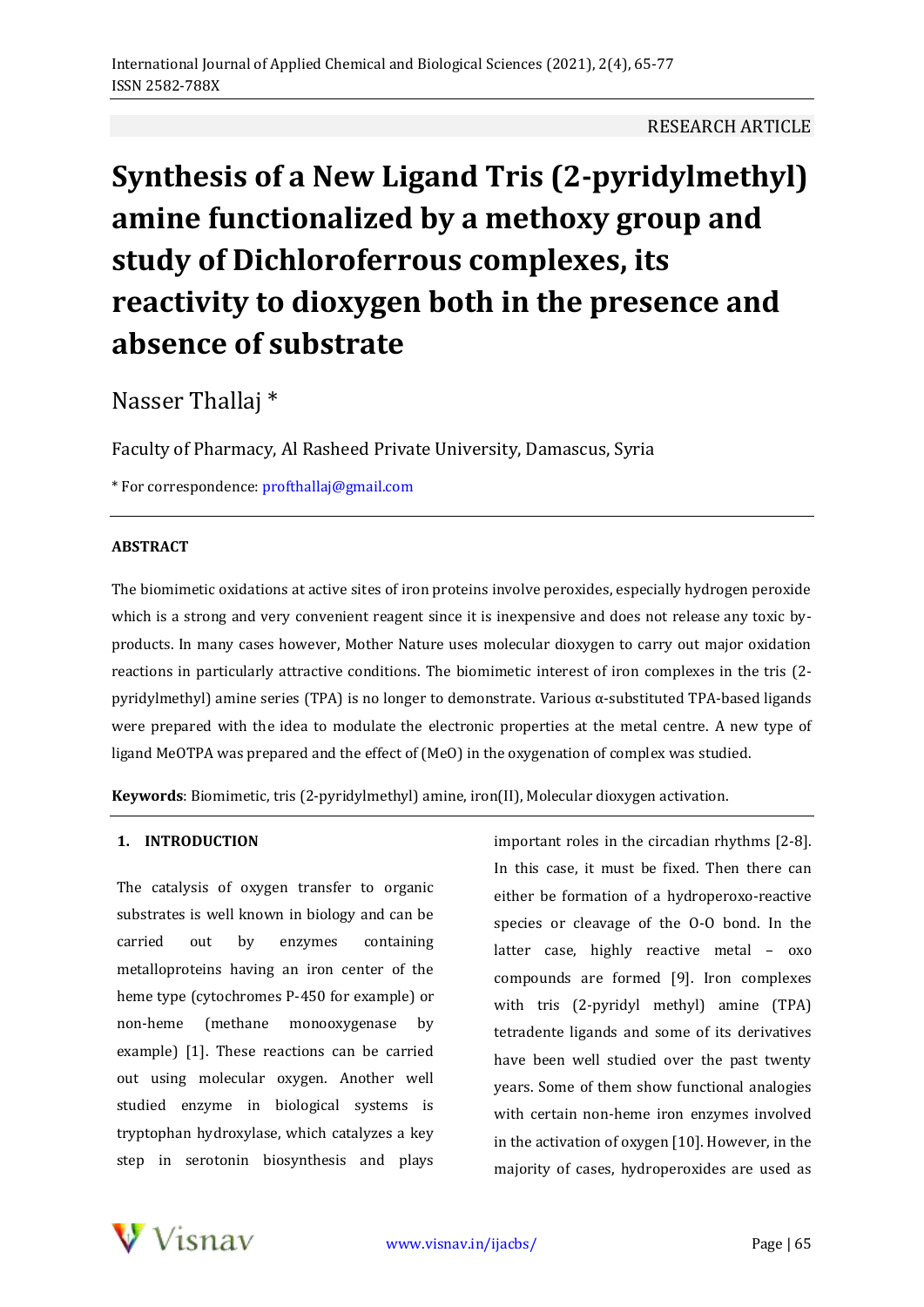oxygen donating agents [11-18]. Molecular oxygen has been well used, however, but it only reacts with ferrous compounds already coordinated with substrates which activate the metal, such as catechols or thiolates [19-20]. The study of a series of dichloroferrous complexes with substituted TPA-type ligands was undertaken in the laboratory [21-22]. On the ligand, the α-substitution of nitrogen can induce trident coordination of the ligand (potentially tetradent). The complexes thus formed can react with molecular oxygen without particular activation, provided that the ligand is substituted by halogens. There is therefore here a double effect, steric and electronic.

One of the goals was to build artificial systems that are active to molecular oxygen. Ideally, this requires the presence of an oxygen binding site, an electron source (external or grafted) and a site protection matrix, the latter of the protein type, (riboflavin or nanotube for example). In any case, it is important to be able to have a set of functional complexes which also have an interesting reactivity. This is the context in which this study is situated. First, ligands of TPA structure monosubstituted was prepared by functional groups and added to series of this type of ligands [23-33] which has been will studied previously. Their synthesis will be described. Then the coordination chemistry of these ligands was observed, which was approached by the preparation of dichloroferrous complexes. One of the complexes prepared has been completely characterized and studied in solution. Finally,

the reactivity of this complex to molecular oxygen was described first.

Following the same ideas, the study focused on complexes coordinated with ligands substituted by groups known to be electron donors. This is how the preparations of the methoxysubstituted ligand complexes first discussed in the present paper emerged.

#### **2. METHODS AND MATERIALS**

#### *2.1. Synthesis of ligands*

The synthesis of the DPA and TPA ligands was carried out according to published methods [1, 8] No particular difficulty was encountered.

# *2.2. Synthesis of 2-methoxy-6-Methylpyridine [30]*

6.10 g (153mmoles) of 60% NaH are washed with hexane and the mineral oil is extracted several times under argon until obtaining NaH without oil (pure NaH). 12 g (70mmoles) of 2- Bromo-6-Methylpyridine are dissolved in 80 ml of DMF, the solution is added to the NaH gradually over 15 minutes. The temperature of



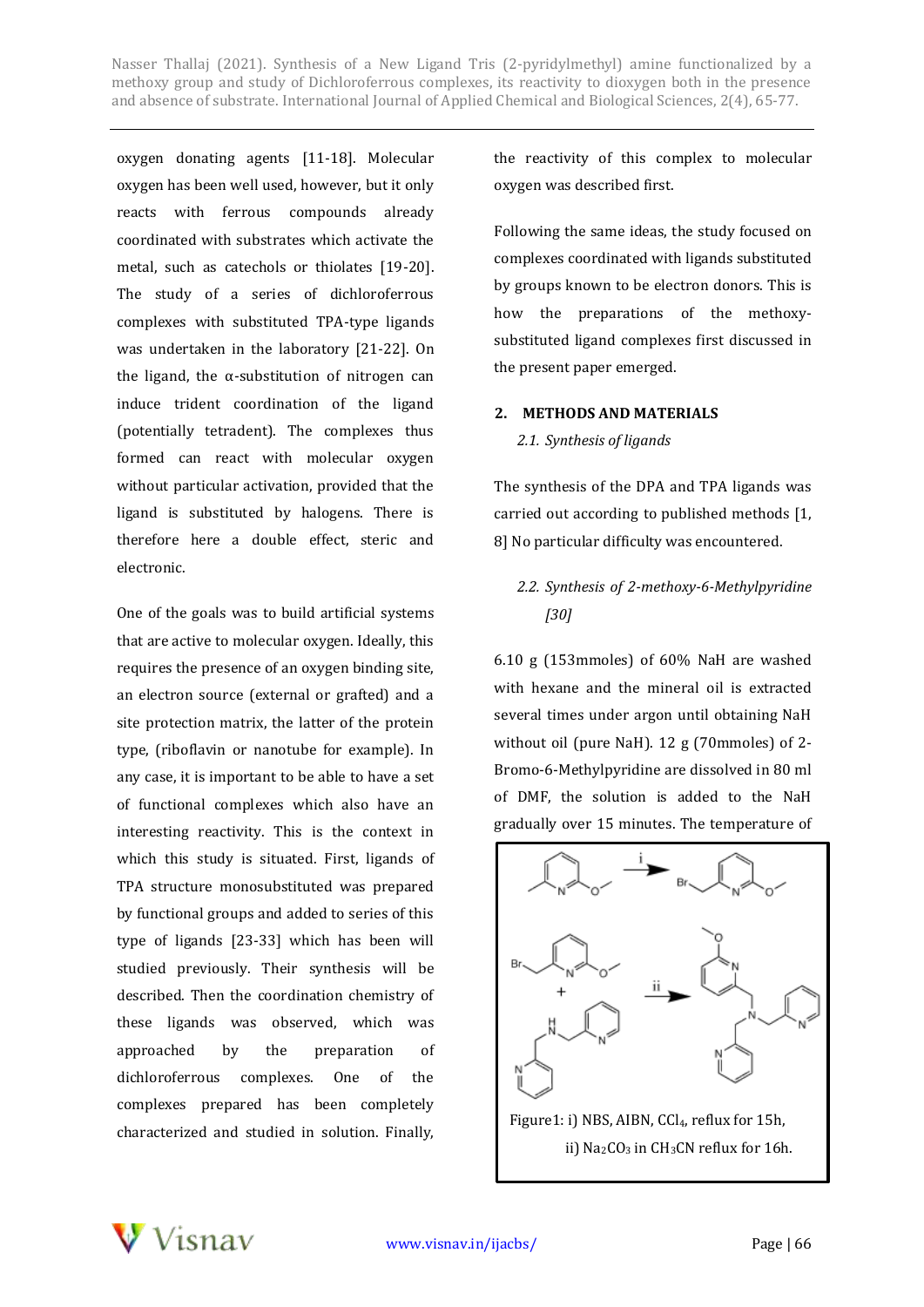the medium is adjusted to 0°C using an ice bath under argon. The medium becomes very thick and the temperature does not exceed 0°C. 6.1 cm3 (153 mmol) of methanol are added gradually over 5 minutes. The reaction mixture is refluxed for 3 hours at 80°C. The solution obtained is allowed to cool to room temperature. The product is extracted several times with ether. At the end, the transparent pale yellow solution obtained is washed several times with distilled water. Then, the organic phase is dried over MgSO<sup>4</sup> then filtered and evaporated. This transparent pale yellow liquid is distilled under reduced pressure (P=15 mmHg). The fraction of the desired product was collected between 80 and 85°C, it is a colorless liquid.

RMN1H,  $[CDCl<sub>3</sub> \delta$  ppm): 7.35-7.31,  $[1H<sub>V</sub>, m]$ 6.62-6.60 (1Hβ, d, J=6); 6.48-6.45 (1Hβ',d, J=9); 3.86,( s, 3H,OCH3); 2.28, (s, 3H,CH3).

# *2.3. Synthesis of 2-methoxy-6- Bromomethylpyridine [30]*

Into a solution of 2-methoxy-6-methyl pyridine (12g, 97.5 mmoles) in 200ml of carbon tetrachloride CCl<sub>4</sub> are introduced 20.82 g of Nbromosuccinimide (117.3 mmoles) and 675 mg of azobisisobutyronitrile (2.79 mmoles). The reaction mixture is brought to reflux (90°C.) for 5 hours. At the end, the solution was evaporated to dryness. The product was taken up in 200 ml of toluene. The precipitate which forms is filtered off and the yellow solution is concentrated. The product is purified by chromatography column on silica mounted in toluene. The separation is followed by thin layer chromatography (TLC). This is the third

fraction that contains the desired product. The product 2-methoxy-6-Bromomethylpyridine is a transparent liquid obtained with a yield of 50% (mass obtained: 9.85 g)

RMN1H: (CDCl3, δ ppm) 7.54-7.47, (t, 1H) 6.96- 6.96 (d, 1H); 6.64-6.61 (d, 1H); 4.43, (s, 2H); 3.91(s, 3H).

# *2.4. Synthesis of Bis (pyridin-2-ylmethyl) amine (DPA) [31]*

5 g (39.2 mmoles) of picolyl chloride are dissolved in 120 ml of ethanol. 8.84 g (81.8 mmoles) of 2-aminomethylpyridine are then added. The reaction mixture is refluxed for 12 hours at 85°C. The solution obtained is taken up in an aqueous solution of  $K_2CO_3$ , then dichloromethane was added. The organic phase is then washed and then dried over  $MgSO<sub>4</sub>$ , filtered and evaporated. The product is distilled under 1 to 2 mmHg and two fractions are collected: one distilling between 45 and 55°C (2-aminomethylpyridine) and the others is distilling between 139-141°C (Bis (pyridin-2 ylmethyl) amine) with an efficiency of 80%.

# *2.5. Synthesis of (bis (2-methylpyridine) [(6 methoxy-2-methylpyridine)] amine) (MeOTPA)*

1 g (4.95 mmol) of 2-bromomethyl-6-methoxypyridine and 0.985 g (4.95 mmol) of DPA are introduced into a flask. 1 equivalent of  $Na<sub>2</sub>CO<sub>3</sub>$ or 836 mg and approximately 150 ml of ethanol are added. The reaction mixture is refluxed for 14 hours at 95°C. The solution is evaporated and distilled water is added in order to solubilize the remaining  $Na_2CO_3$ , dichloromethane to solubilize MeOTPA. The

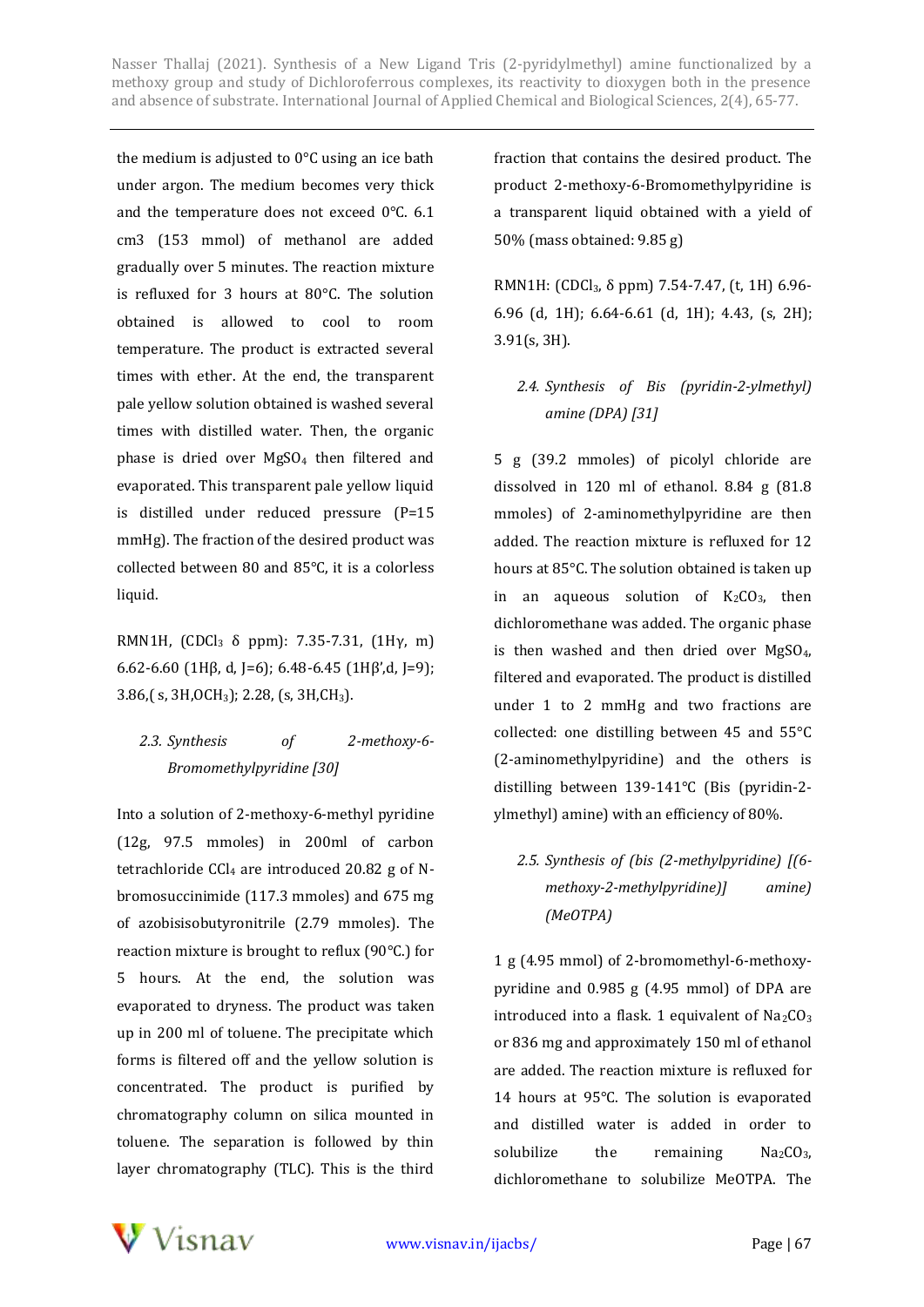medium is decanted, the recovered organic phase is dried over  $MgSO<sub>4</sub>$  and then filtered. The filtrate is then purified by chromatography on an alumina column mounted with DCM containing 7% methanol. MeOTPA has an orange-brown color (Yield: 1.346g = 85%).

#### Analyse elementary:

Calculated for  $C_{19}H_{20}N_4O$ . C: 71,23; H:6,29; N: 17,49.

Calculated for  $(C_{19}H_{20}N_{40})_2+H_2O:C:69,28;$  H: 6,43;N:17,10.

Obtained for (MeOTPA)2.H2O.C: 69,27; H:6,409; N:16,56.

RMN 1H (300 MHz, CDCl<sub>3</sub>):δ (ppm) 3,78 (s, 2H,CH2); 3,85 (s, 4H,2xCH2); 3,94 (s, 3H,CH3); 6,53-6.50 (d, 1H); 6.97-7,001 (d, 1H); -7.03-7,10 (m, 2H); 7,40-7.50 (t, 2H); 7,55-7.62 (m, 3H); 7,74 (m, 1H); 8,46 (d, 2H, α-pyridine).

RMN 13C:163(C-OMe); 159(2xC); 156(C); 148(2CH); 138(CH); 136(2CH); 122(2CH); 121(2CH); 115(CH); 108(CH); 60(2C,CH2);

# 59(2 CH<sub>2</sub>); 53(CH<sub>3</sub>).

*2.6. Procedure for determining the molar conductivity of a complex*

4 ml of degassed dry acetonitrile are introduced into the measuring cell, and the relative conductivity of the blank is measured (A). The relative conductivity of the sample dissolved in 4 ml of the same solvent is then measured (B). The conductivity of the compound is obtained by subtracting B–A. The molar conductivity is obtained by the ratio (B–A)/Complex concentration.

In the case of Bis-catTPAFeCl<sub>2</sub>, the ligand is first introduced into the cell. The metallation is carried out in situ, by adding a stoichiometric quantity of FeCl<sup>2</sup> which is excessively measured*.*

# *2.7. Common procedure for the metallation of all ligands with ferrous chloride*



The principle of this reaction is to oppose one

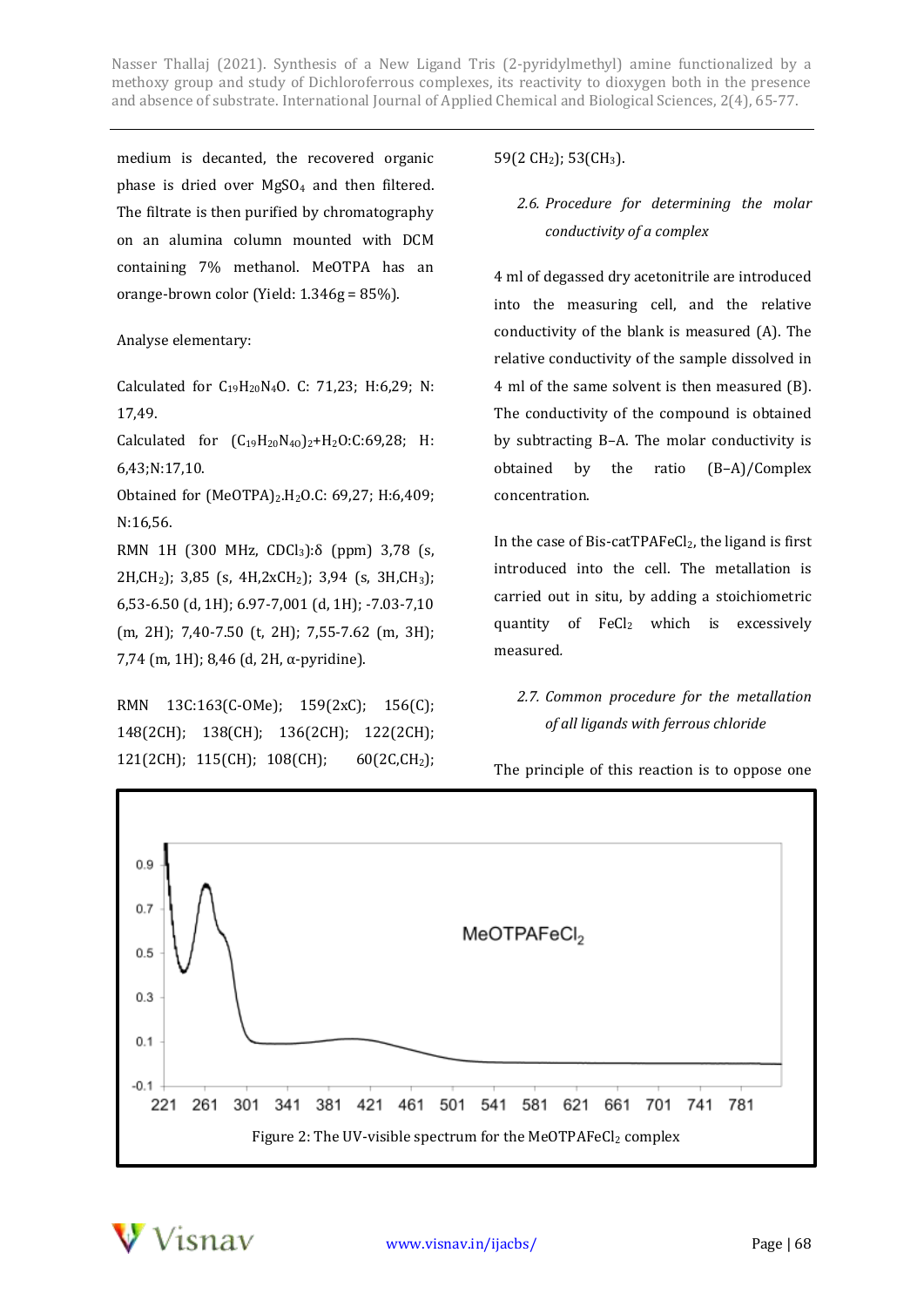equivalent of ferrous chloride to one equivalent of ligand. In practice, a slight excess of ligand (5

to 10%) is used: this allows complete complexation of the metal, and the excess ligand is easy to remove by washing with ether or THF. This reaction takes place in the absence of Schlenck tube air. The solvents used are all distilled and degassed before use. The filtrations are carried out under overpressure by means of filter cannulas.

# *2.8. Synthesis of ligand* MeOTPA

The MeOTPA ligands are synthesized according to the conventional method used in the laboratory, the synthesis of a mono-substituted tris (2-pyridylmethyl) amine (TPA) ligand is a second-order nucleophilic substitution reaction carried out from bis (2-pyridylmethyl) amine (DPA)) and the appropriate brominated reagent, here 6-methoxy-2-bromomethyl pyridine, in the presence of a base (Figure 1). They are generally characterized by 1 H NMR, 13C, and elemental analysis.

# *2.9. Complexation of* (MeO)TPA

The ligands, the syntheses of which have been described above, were metallized with anhydrous ferrous chloride, specially prepared in the laboratory for this purpose. Commercial ferrous chloride is indeed very often hydrated and contaminated with small amounts of ferric salts which give it, at best, a pale brown color. Anhydrous  $FeCl<sub>2</sub>$  is a perfectly white solid.

$$
L + FeCl2 \xrightarrow{\text{THF ou CH3CN}}
$$
 \t\t\t
$$
LFeCl2
$$

The generic reaction is very simple and involves the use of one equivalent of ligand relative to the metal salt, under strictly anhydrous conditions and under an argon atmosphere. The solvents are thus freshly distilled over appropriate desiccants, and before use, undergo extensive cryogenic degassing. The methodology used is that known as the "Schlenck technique".

In principle, and for practical reasons of further processing, a 10% excess of ligand is opposed to ferrous chloride. The yields of clean isolated



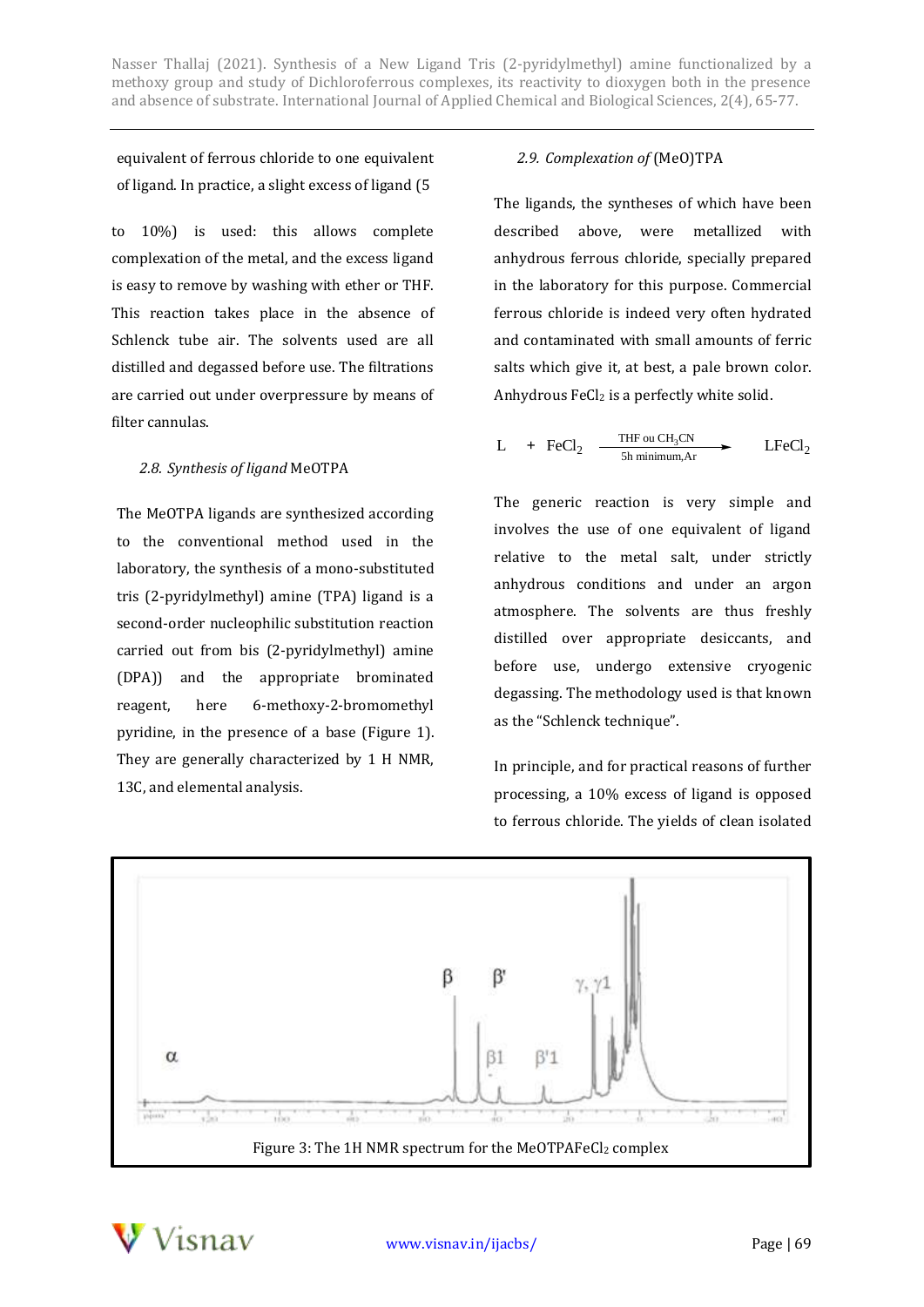products are generally between 80 and 90%. It is very probable that the reaction is quantitative, but more or less important quantities of compound are lost during the treatment, which is here entirely carried out under an inert atmosphere. In the solid state, the compounds are handled quickly out of the Schlenck tube for a few seconds, for example using an inverted argon funnel.

The solids obtained are generally sufficiently soluble in nitriles to be able to be studied in solution in this type of solvent. The methodology used for their characterization is simple and consists of using the following techniques:

#### *a) UV- visible and conductimetry*

The presence of a well-defined MLCT-type absorption at  $\lambda$  = 403 nm with a relatively strong intensity ( $\varepsilon$ = 1652.1 mmmol<sup>-1</sup>.cm<sup>2</sup>) (table 1) strongly suggests a tetradent coordination mode for this ligand, involving the three pyridines [22] (figure 2).

# *b) RMN 1H*

This spectrum is characteristic of a strong spin Fe(II) species, with a pseudo-octahedral geometry, in which the ligand coordinates in a tetradent manner [22, 33]. The two fine and intense signals correspond to the  $β$  and  $β'$ 'protons of non-pyridines; those of weaker intensity, to protons  $β$  and  $β'$ of substituted pyridine (figure 3). It can also be compared with the spectra of the derivatives of the mono and difluorinated ligands. The methylene protons appear in the form of broad signals between 40 and 60 ppm.

### *c) Radiocrystallographic structure*

Crystallization of the solid originating from the metallation of the ligand was carried out by the usual methods under an inert atmosphere.

Table 1: The value of absorption in UV- visible spectrum and the conductimetry of complex

| MeOTPAFeCl2       |                       |  |  |  |
|-------------------|-----------------------|--|--|--|
| MeOTPAFeCl2       |                       |  |  |  |
| Distances         | Angles                |  |  |  |
| Fe-N3 2.215(2)Å   | N3 Fe N4 109.25(9)°   |  |  |  |
|                   | N3 Fe N1 73.72(8)°    |  |  |  |
| Fe-N4 2.233(2)Å   | N4 Fe N1 74.07(8)°    |  |  |  |
|                   | N3 Fe Cl2 95.30(6)°   |  |  |  |
| Fe-N1 2.316(2)Å   | N4 Fe Cl2 91.50(6)°   |  |  |  |
|                   | N1 Fe Cl2 157.15(6)°  |  |  |  |
| Fe-Cl2 2.3612(8)Å | N3 Fe Cl1 82.11(6)°   |  |  |  |
|                   | N4 Fe Cl1 157.32(7)°  |  |  |  |
| Fe-Cl1 2.4986(8)Å | N1 Fe Cl1 91.26(6)°   |  |  |  |
|                   | Cl2 Fe Cl1 107.31(3)° |  |  |  |
| Fe-Cl1 2.5091(8)Å | N3 Fe Cl1 161.85(6)°  |  |  |  |
|                   | N4 Fe Cl1 83.51(7)°   |  |  |  |
| Cl1-Fe 2.5091(8)Å | N1 Fe Cl1 98.54(6)°   |  |  |  |
|                   | Cl2 Fe Cl1 97.25(3)°  |  |  |  |
| Fe-Fe=3.789 Å     | Cl1 Fe Cl1 81.67(3)°  |  |  |  |
|                   | Fe Cl1 Fe 98.33(3)°   |  |  |  |
|                   |                       |  |  |  |

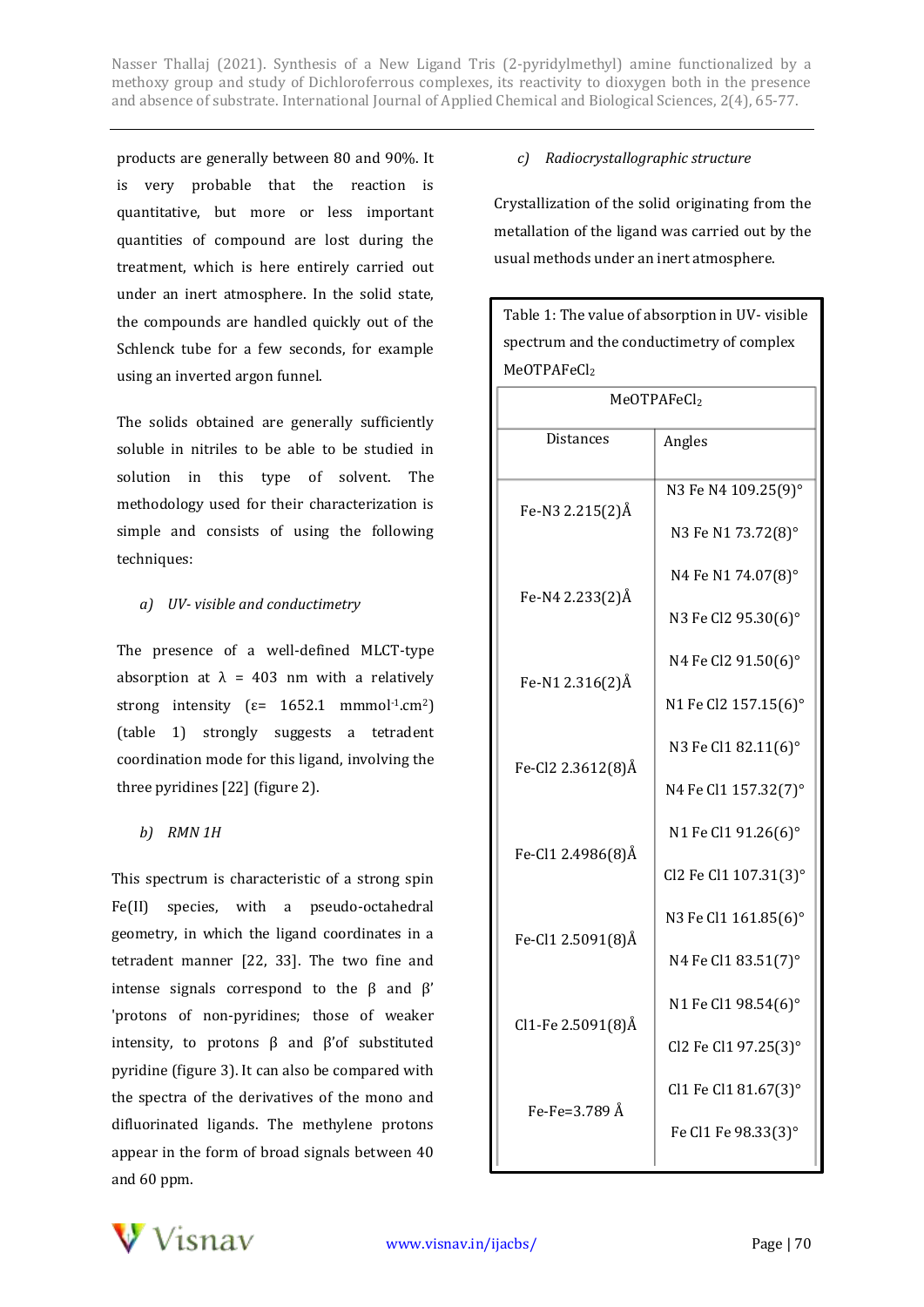

The following parameters were considered:

Triclinic system, space group P-1. Mesh parameters: a=  $89.7860(9)$  Å, b = 10.4530 (10) Å, c=11.0840 (15) Å, α=65.887(3)°, β=78.897(4)°, γ=71.118(3)°. Z=1, V=976.80(19) Å3. The mercury diagram is shown in figure 4.

Surprisingly, the compound which crystallizes is the µ-dichloro-bridged binuclear complex. The ligand coordinates here tridentally, the decoordinated arm being the one superseded

by the methoxyl function (table 2).

#### *Reactivity in the presence of substrate*

Zinc amalgam was used as the Fe (III)/Fe (II) reducing agent to regenerate reactive species during the reaction. In a schlenck tube, prepare a solution of known concentration of complex dissolved in acetonitrile, add cyclohexane, a few drops of zinc amalgam, and bubble oxygen. After one to two hours, a grayish solution is obtained, the acetophenone is added in a known quantity and the whole is filtered through Celite. Acetophenone is used as a reference for the analysis of GC gas chromatography results.

#### **3. RESULTS AND DISCUSSION**

UV-visible spectroscopy clearly shows the tetradent character of the ligand; 1H NMR shows a very usual spectrum in which the protons β and β' appear to belong to the substituted pyridine bound to the metal. Molar conductimetry is not very informative: both the



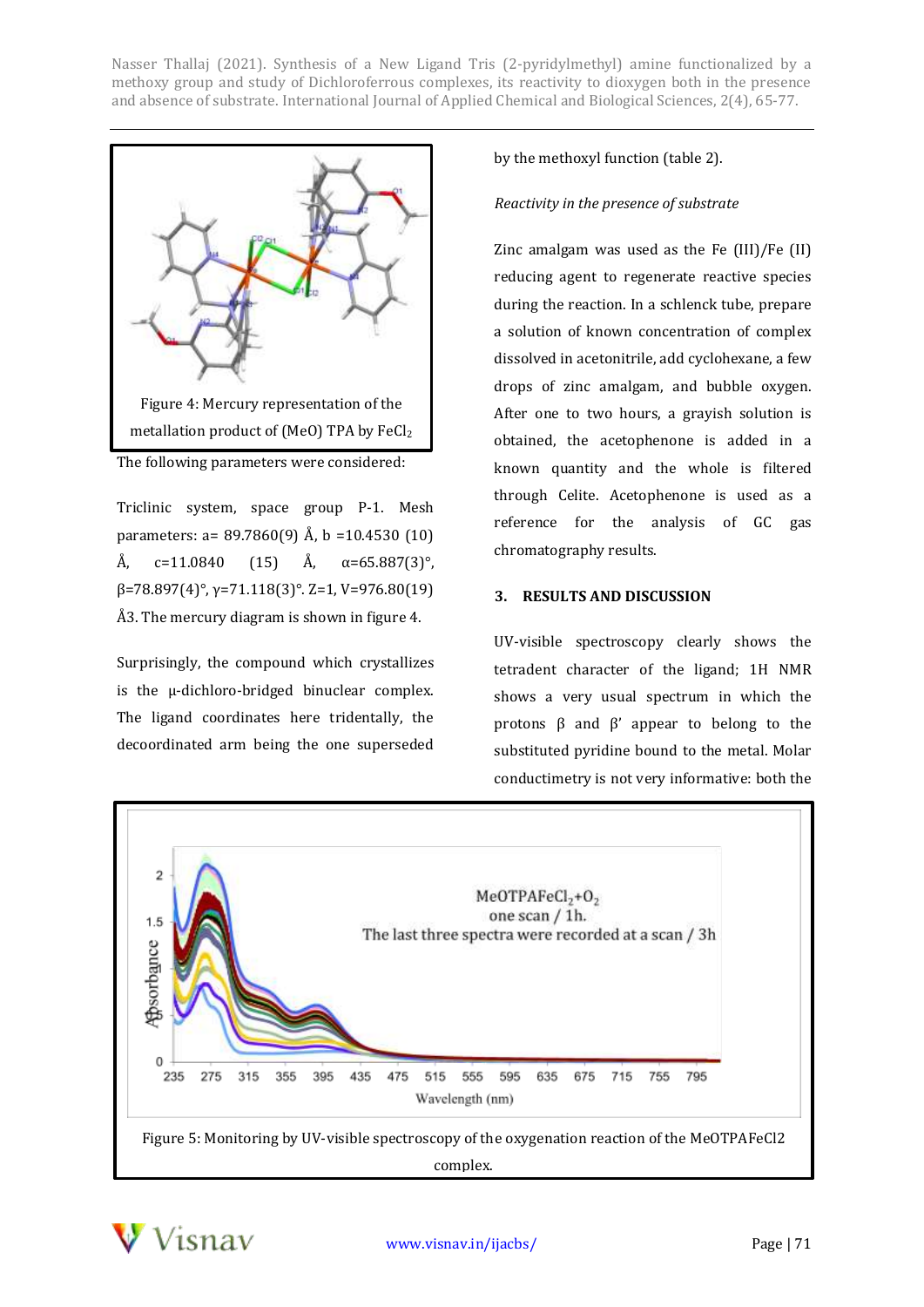

presumed mononuclear species in solution and the crystalline product are neutral.

A methoxy function is not larger than a bromine atom, but as known that in the latter case a mononuclear is obtained [22]. It can be argued that the pyridine substituted by a methoxy group, which is richer in electrons, is less acceptor than a simple pyridine, and that its coordination to a discontinued metal could be less favored. The thermodynamically stable product obtained after a few days of crystallization would be the binuclear complex of octahedral geometry with µ-dichloro bridge.

# *3.1. Oxygenation of (MeO) TPAFeCl<sup>2</sup>*

# *UV-visible tracking*

The products exhibit a white to yellow-orange color depending on the case and are generally obtained with yields of between 80 and 85%. It is easy to see that the oxygenation reaction of  $(MeO)$  TPAFe $Cl<sub>2</sub>$  is slow and gradual. The spectrum no longer changes after about 20 hours, and the absorptions observed at  $\lambda = 332$ nm and  $\lambda$  = 390 nm are characteristic of the presence of a diferric μ-oxo species of symmetrical structure. Figure 5 reports the observed spectroscopic changes.

# *1H NMR data*

Full kinetics for this reaction was recorded but after 36 hours no more starting material is detected in the tube. The main signals of the final product appear between  $\delta$  = 5 and 35 ppm and exhibit large line widths. The cropping of the observation window and the large width at half height suggests the presence of a ferric entity whose ground state approaches a



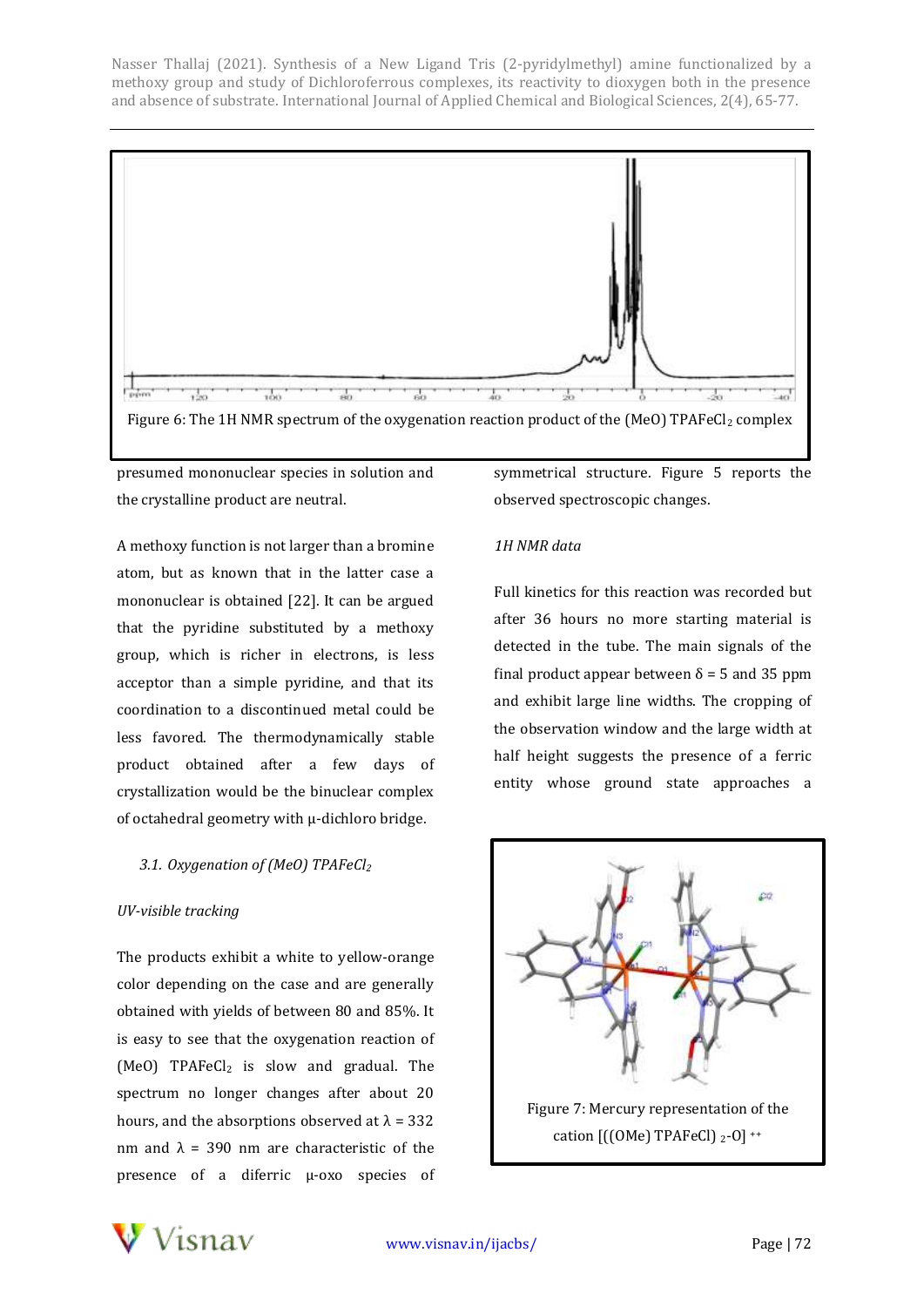### diamagnetic state (Figure 6).

# *3.2. Structure of the final compound*

An oxygenated solution of the starting material was covered with diethyl ether. After a few

| Table 2: Main metal-ligand distances and    |                      |  |  |  |
|---------------------------------------------|----------------------|--|--|--|
| angles                                      |                      |  |  |  |
| $[((MeO)TPAFeCl)2O]^{++}$                   |                      |  |  |  |
| <b>Distances</b>                            | Angles               |  |  |  |
|                                             | 01 Fe1 N2=94.0(3)°   |  |  |  |
|                                             | 01 Fe1 N1=93.1(3)°   |  |  |  |
| Fe1-01=1.7947(19)Å                          | N2 Fe1 N1=75.0(5)°   |  |  |  |
|                                             | 01 Fe1 N3=88.0(3)°   |  |  |  |
| Fe <sub>1</sub> -N <sub>2</sub> =2.167(12)Å | N2 Fe1 N3=151.2(5)°  |  |  |  |
|                                             | N1 Fe1 N3=76.2(5)°   |  |  |  |
| Fe1-N1=2.205(12)Å                           | 01 Fe1 N4=167.0(3)°  |  |  |  |
|                                             | N2 Fe1 N4=91.5(4)°   |  |  |  |
| Fe1-N3=2.209(13)Å                           | N1 Fe1 N4=77.0(4)°   |  |  |  |
|                                             | N3 Fe1 N4=81.6(4)°   |  |  |  |
| Fe1-N4=2.229(10)Å                           | 01 Fe1               |  |  |  |
|                                             | $Cl1 = 100.71(12)$ ° |  |  |  |
| Fe1-Cl1=2.307(4)Å                           | N2 Fe1 Cl1=93.6(4)°  |  |  |  |
|                                             | N1 Fe1 Cl1=162.8(3)  |  |  |  |
| 01-Fe1=1.7947(19) $\AA$                     | N3 Fe1 Cl1=114.3(4)° |  |  |  |
|                                             | N4 Fe1 Cl1=90.7(3)°  |  |  |  |
|                                             | Fe1 01 Fe1=180.0°    |  |  |  |

days, single crystals appeared, and the radiocrystallographic structure could be resolved. Here are the mesh parameters:

Triclinic system, space group P-1. a = 9.8800 (11) Å, b =10.1200 (13) Å, c =12.9470 (18) Å;  $\alpha = 80.09(5)$ °,  $\beta = 68.74(5)$ °,  $\gamma = 67.86(5)$ °, V=1116.6(2), Z=1.

A Mercury diagram is shown in Figure 7. The compound which crystallizes is a diferric, µoxo-bridged bicationic binuclear species, the ligand tetradently coordinating. The main metal-ligand distances and angles (Table 2).

This structure is directly comparable with that obtained from the parent compound  $TPAFeCl<sub>2</sub>$ , [15-29]. The two ligands are located trans to each other to the Fe-O-Fe segment. The tertiary amine of the ligand is located in the trans position of the coordinate chloride (Figure 7).

# *3.3. Reactivity in the presence of substrate*

The oxygenation mechanism of the complexes, shows that at some point an intermediate Fe (IV) - oxo species is formed. This species is very oxidizing, during the reaction in the absence of substrate, it reacts with a complex molecule to form a μ-oxo diferric species. It would therefore be conceivable that such a species in the presence of a substrate, such as cyclohexane, is capable of transferring oxygen to lead to the formation of an oxidized substrate.

The oxidation of cyclohexane to cyclohexanone has already been studied with, ferrous chloride salt, and complexes of TPA and the results were compared with complexes substituted by

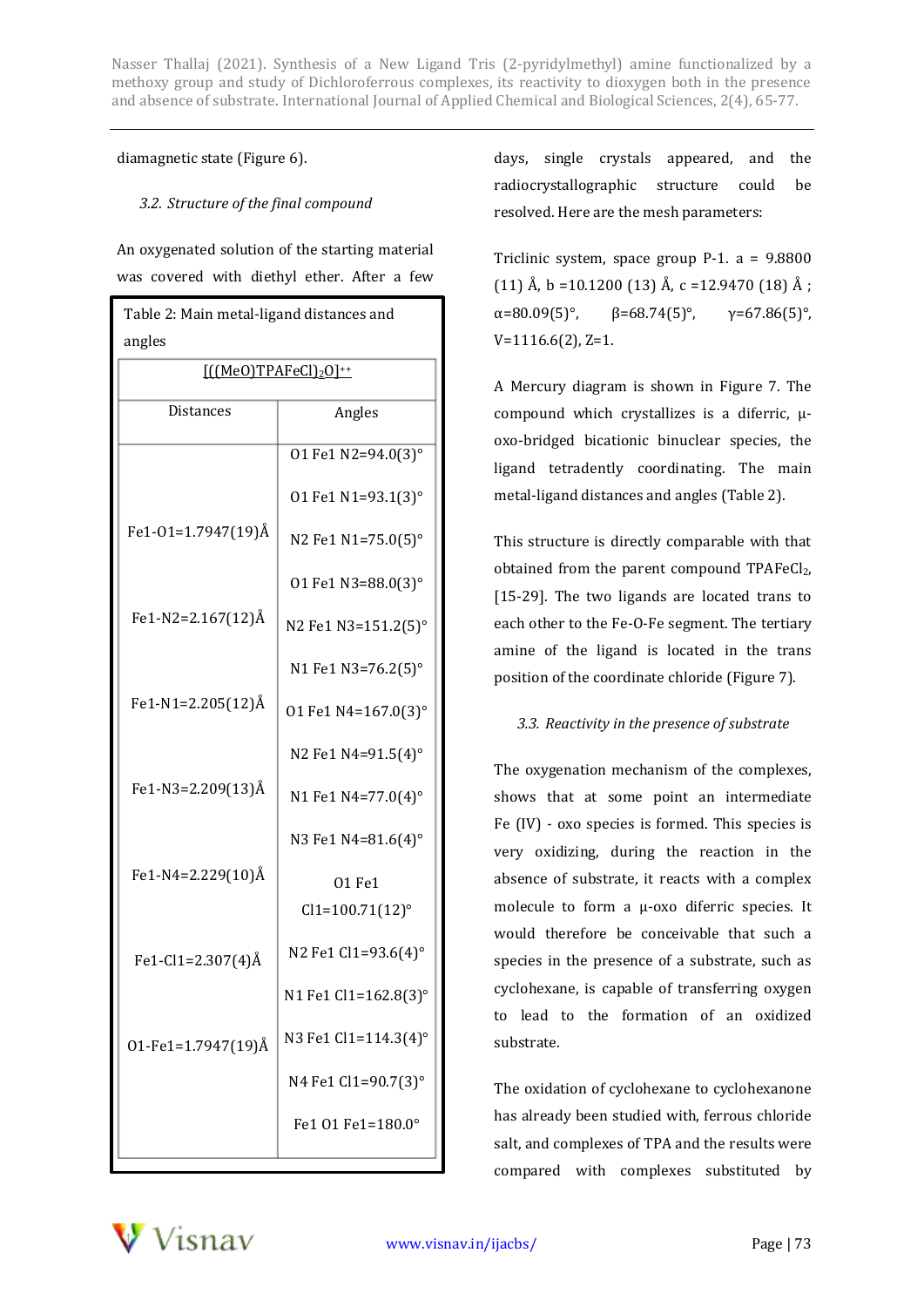methoxy groups. It is therefore a matter of reacting the three complexes with cyclohexane in the presence of  $O<sub>2</sub>$ .

| Table 3: The turnover of catalysis of      |                   |       |                                              |  |
|--------------------------------------------|-------------------|-------|----------------------------------------------|--|
| conversion of cyclohexane to cyclohexanone |                   |       |                                              |  |
|                                            | FeC <sub>l2</sub> |       | TPAFeCl <sub>2</sub> MeOTPAFeCl <sub>2</sub> |  |
| <b>TON</b>                                 | $= 0.4$           | $= 8$ | $=29$                                        |  |

The first signal appears at 4.1 minutes and corresponds to the acetonitrile peak, which is the most intense. Then a few seconds later follows the cyclohexane signal, a low intensity peak. At around 6.6 minutes, the appearance of cyclohexanone is observed, a very weak peak and at the end of 11.6 minutes the reference signal, acetophenone, appears. The relationship below makes it possible to calculate the concentration of cyclohexanone and therefore the TON turn over number (table 3):

# cyclohexanone=

1.2[acetophenone]xAire(cyclohexanone) / Aire (acetophenone)

TON = [cyclohexanone] / [catalyst]

# **4. CONCLUSION**

A series of TPA ligand substituted by methoxy groups was synthesized, characterized and complexed with FeCl<sub>2</sub>. These types of ligand are the electrodonner ligands. The desire to create such a ligand is not trivial, in fact we are synthesized this ligand trying to demonstrate the defiant reactivity between electrodonner and the electro-deficient ligand, which has been study very will (the more the metal center of the complex has a strong Lewis acid character, for a given geometry). This comparison will

demonstrate the different speed of  $O<sub>2</sub>$ coordination on the complex.

The complexes are then prepared and characterized by different spectroscopic techniques, thus making it possible to predict their geometry in solution and in the solid state for MeOTPAFeCL<sub>2</sub>. The compound MeOTPAFeCl<sub>2</sub> exhibits equilibrium of mon and binuclear complexes in solid state and in solution. This leads to the study of the reactivity of the complexes in the presence of the substrate, cyclohexane. As observed that this reaction was catalytic, indeed several cycles are observed.

It is now imperative to improve the efficiency of this reaction that is to limit the deactivation of the catalyst. The incorporation of the complex in a protective matrix: i solid (zeolite, nanotube), or biological polymer (protein), this would seem to be an effective way to remedy the problem.

# **5. ACKNOWLEDGEMENT**

NA

# **6. CONFLICT OF INTEREST**

The authors have declared that there is no conflict of interest.

# **7. SOURCE/S OF FUNDING**

No source of funding

# **8. REFERENCES**

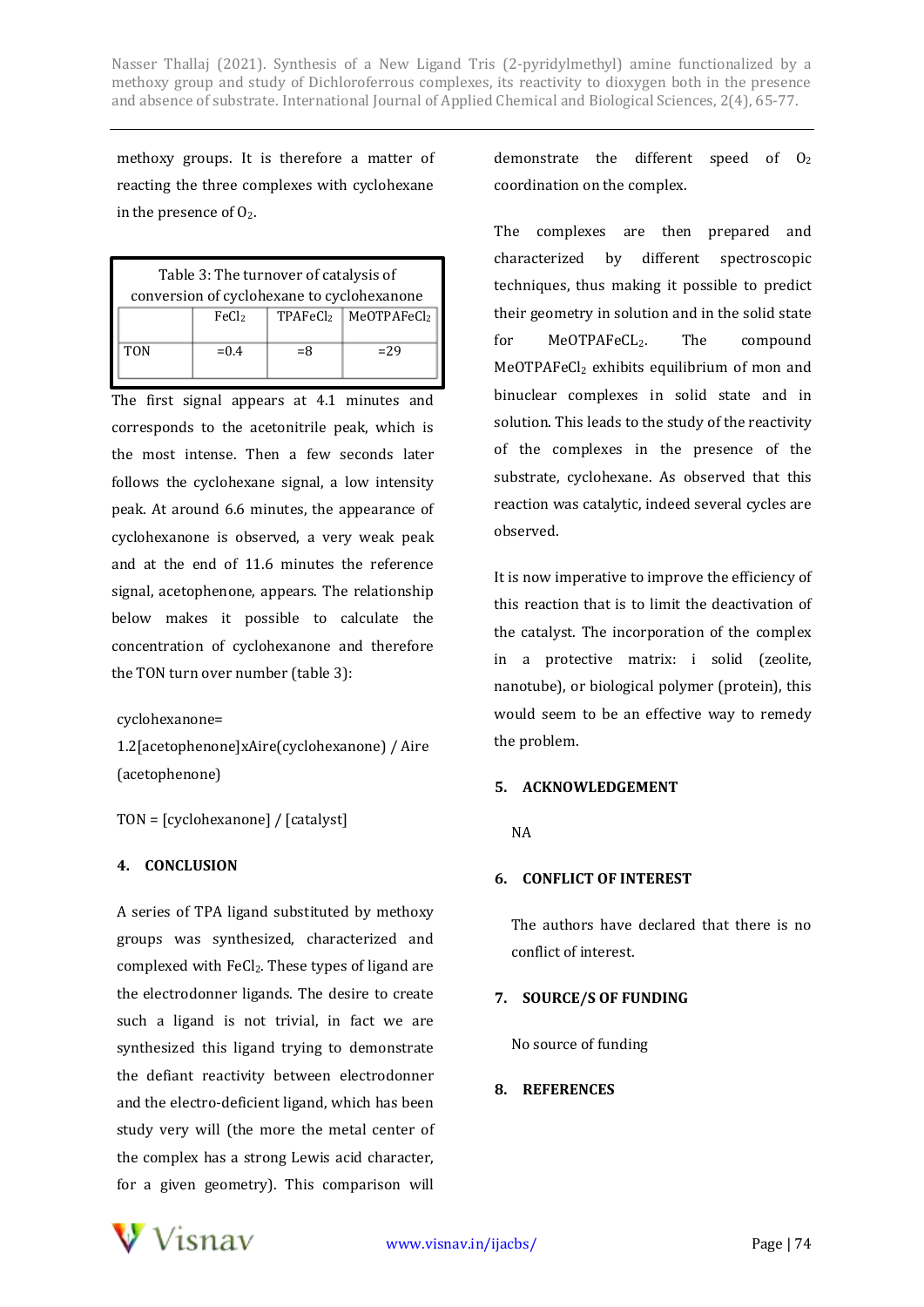- 1. Bioinorganic Chemistry: A short course (2002). Roat-Malone, R.M., Wiley Interscience.
- 2. Malek, Z. S., Sage, D., Pévet, P., & Raison, S. (2007). Daily rhythm of tryptophan hydroxylase-2 messenger ribonucleic acid within raphe neurons is induced by corticoid daily surge and modulated by enhanced locomotor activity. *Endocrinology*, **148***(11)*, 5165-5172.
- 3. Malek, Z. S., Dardente, H., Pevet, P., & Raison, S. (2005). Tissue-specific expression of tryptophan hydroxylase mRNAs in the rat midbrain: anatomical evidence and daily profiles. *European Journal of Neuroscience*, **22***(4)*, 895-901.
- 4. Malek, Z. S., Pevet, P., & Raison, S. (2004). Circadian change in tryptophan hydroxylase protein levels within the rat intergeniculate leaflets and raphe nuclei. *Neuroscience*, **125***(3)*, 749-758.
- 5. Labban, L., & Malek, Z. (2020). Photoperiod regulates the daily profiles of Tryptophan Hydroxylase-2 gene expression the raphe nuclei of rats. *International Journal of Current Research in Physiology and Pharmacology (IJCRPP)*, 1-5.
- 6. ZS Malek, L Labban . A comparative study of tryptophan hydroxylase's circadian rhythm in the functional parts of dorsal raphe nuclei in the mesencephalon. *European Journal of Pharmaceutical and Medical Research*, **6***(11)*, 527-532.
- 7. Z Malek, The effect of regular exercise on the expression of tryptophan hydroxylase-2 gene within Raphe complex: functional relationship with adrenal hormones and

glucose blood levels. *Journal of AlBaath University,* **40***(4)*, 39-62

- **8.** ZS Malek Tishreen. The effect of Glucocorticoids rhythm on serotonin release within the hypothalamic suprachiasmatic nuclei; the locus of the Biological Clock: functional relationship with blood …, *University Journal for Research and Scientific Studies*. **40**
- 9. Solomon, E. I., Brunold, T. C., Davis, M. I., Kemsley, J. N., Lee, S. K., Lehnert, N., ... & Zhou, J. (2000). Geometric and electronic structure/function correlations in nonheme iron enzymes. *Chemical reviews*, **100***(1)*, 235-350.
- 10. Coordination Chemistry Reviews 200-202, 2000, 443-485
- 11. Kryatov, S. V., Rybak-Akimova, E. V., MacMurdo, V. L., & Que, L. (2001). A Mechanistic Study of the Reaction between a Diiron (II) Complex [FeII2 (μ-OH) 2 (6- Me3-TPA) 2] 2+ and O2 to Form a Diiron (III) Peroxo Complex. *Inorganic chemistry*, **40***(10)*, 2220-2228.
- 12. Jensen, M. P., Lange, S. J., Mehn, M. P., Que, E. L., & Que, L. (2003). Biomimetic Aryl Hydroxylation Derived from Alkyl Hydroperoxide at a Nonheme Iron Center. Evidence for an FeIV O Oxidant. *Journal of the American Chemical Society*, **125***(8)*, 2113-2128.
- 13. Lehnert, N., Ho, R. Y., Que, L., & Solomon, E. I. (2001). Spectroscopic Properties and Electronic Structure of Low-Spin Fe (III)− Alkylperoxo Complexes: Homolytic Cleavage of the O− O Bond. *Journal of the American Chemical Society*, **123***(34)*, 8271- 8290.

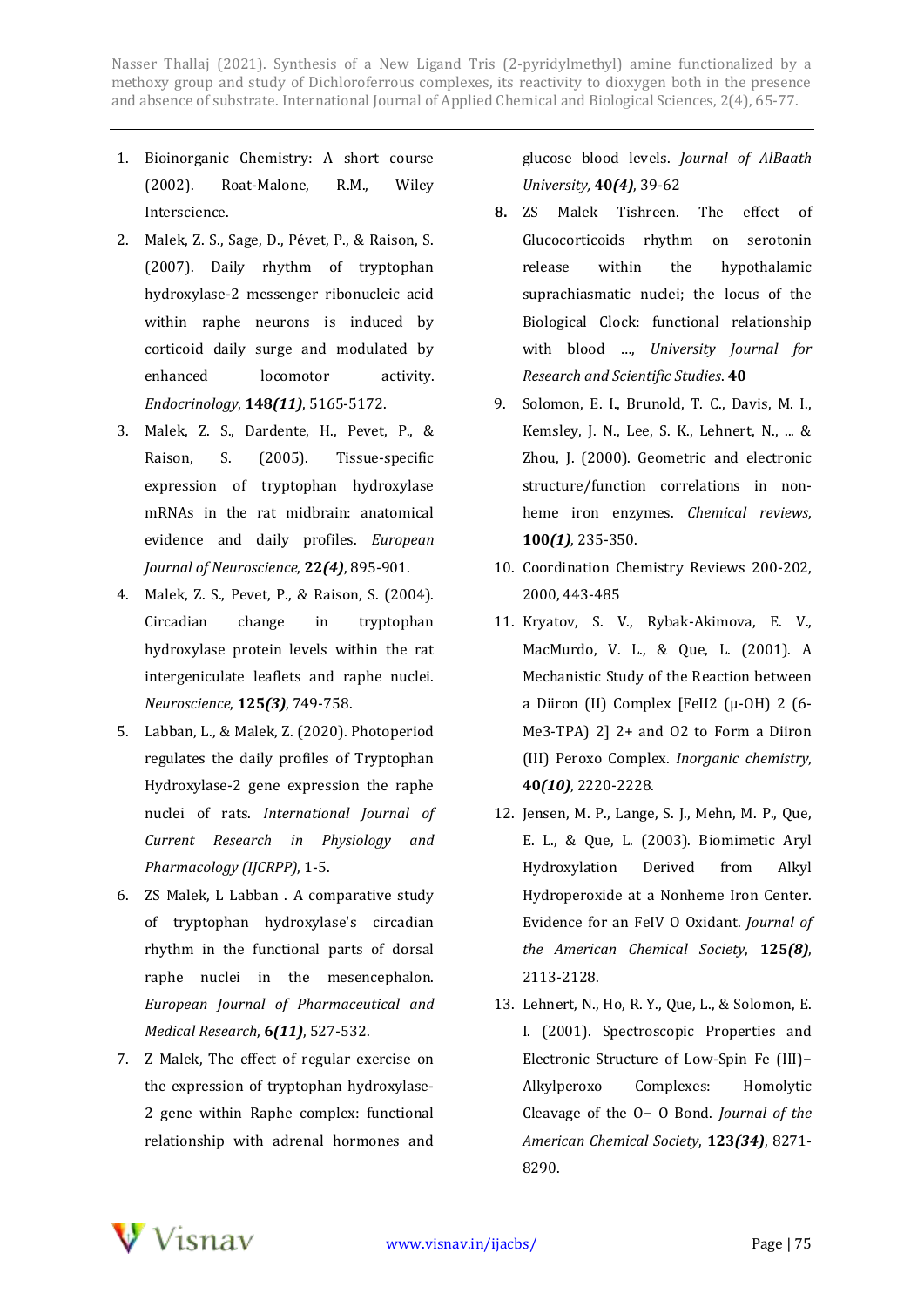- 14. Costas, M., Tipton, A. K., Chen, K., Jo, D. H., & Que, L. (2001). Modeling rieske dioxygenases: the first example of ironcatalyzed asymmetric cis-dihydroxylation of olefins. *Journal of the American Chemical Society*, **123***(27)*, 6722-6723.
- 15. Jo, D. H., Chiou, Y. M., & Que, L. (2001). Models for extradiol cleaving catechol dioxygenases: syntheses, structures, and reactivities of iron (II)− monoanionic catecholate complexes. *Inorganic chemistry*, **40***(13)*, 3181-3190.
- 16. Chiou, Y. M., & Que Jr, L. (1995). Models for. alpha.-Keto Acid-Dependent Non-heme Iron Enzymes: Structures and Reactivity of [FeII (L)(O2CCOPh)](ClO4) Complexes. *Journal of the American Chemical Society*, **117***(14)*, 3999-4013.
- 17. Zang, Y., & Que Jr, L. (1995). Structure and Reactivity of Fe (II)-SAr Complexes: Relevance to the Active Site of Isopenicillin N Synthase. *Inorganic Chemistry*, **34***(5)*, 1030-1035.
- 18. Mandon, D., Machkour, A., Goetz, S., Welter, R., Inorg. Chem (2002)., **41**,No.21,
- 19. Machkour, A., Mandaon, D., Welter, R., (2002), Soumis à publication
- 20. Thallaj, N. K. 2018. Damascus University, *Journal for Basic Sciences*. **34***(1)*.
- 21. Thallaj. N. K. Journal of AlBaath University (39) 2017.
- 22. Thallaj. N. K. (2016). Tishreen University, *Journal for Research and Scientific Studies,* **38***(6)*.
- 23. Thallaj, N. K., Orain, P. Y., Thibon, A., Sandroni, M., Welter, R., & Mandon, D. (2014). Steric Congestion at, and Proximity to, a Ferrous Center Leads to Hydration of

α-Nitrile Substituents Forming Coordinated Carboxamides. *Inorganic chemistry*, **53***(15)*, 7824-7836.

- 24. Wane, A., Thallaj, N. K., & Mandon, D. (2009). Biomimetic Interaction between FeII and O2: Effect of the Second Coordination Sphere on O2 Binding to FeII Complexes: Evidence of Coordination at the Metal Centre by a Dissociative Mechanism in the Formation of μ‐Oxo Diferric Complexes. *Chemistry–A European Journal*, **15***(40)*, 10593-10602.
- 25. Thallaj, N. K., Rotthaus, O., Benhamou, L., Humbert, N., Elhabiri, M., Lachkar, M., ... & Mandon, D. (2008). Reactivity of Molecular Dioxygen towards a Series of Isostructural Dichloroiron (III) Complexes with Tripodal Tetraamine Ligands: General Access to μ‐ Oxodiiron (III) Complexes and Effect of α‐ Fluorination on the Reaction Kinetics. *Chemistry–A European Journal*, **14***(22)*, 6742-6753.
- 26. Thallaj, N. K., Przybilla, J., Welter, R., & Mandon, D. (2008). A ferrous center as reaction site for hydration of a nitrile group into a carboxamide in mild conditions. *Journal of the American Chemical Society*, **130***(8),* 2414-2415.
- 27. Thallaj, N. K., Mandon, D., & White, K. A. (2007). The Design of Metal Chelates with a Biologically Related Redox-Active Part: Conjugation of Riboflavin to Bis (2pyridylmethyl) amine Ligand and Preparation of a Ferric Complex., *Eur. J. of Inorg. Chem*, 44–47.
- 28. Machkour, A., Thallaj, N. K., Benhamou, L., Lachkar, M., & Mandon, D. (2006). The Coordination Chemistry of FeCl3 and FeCl2